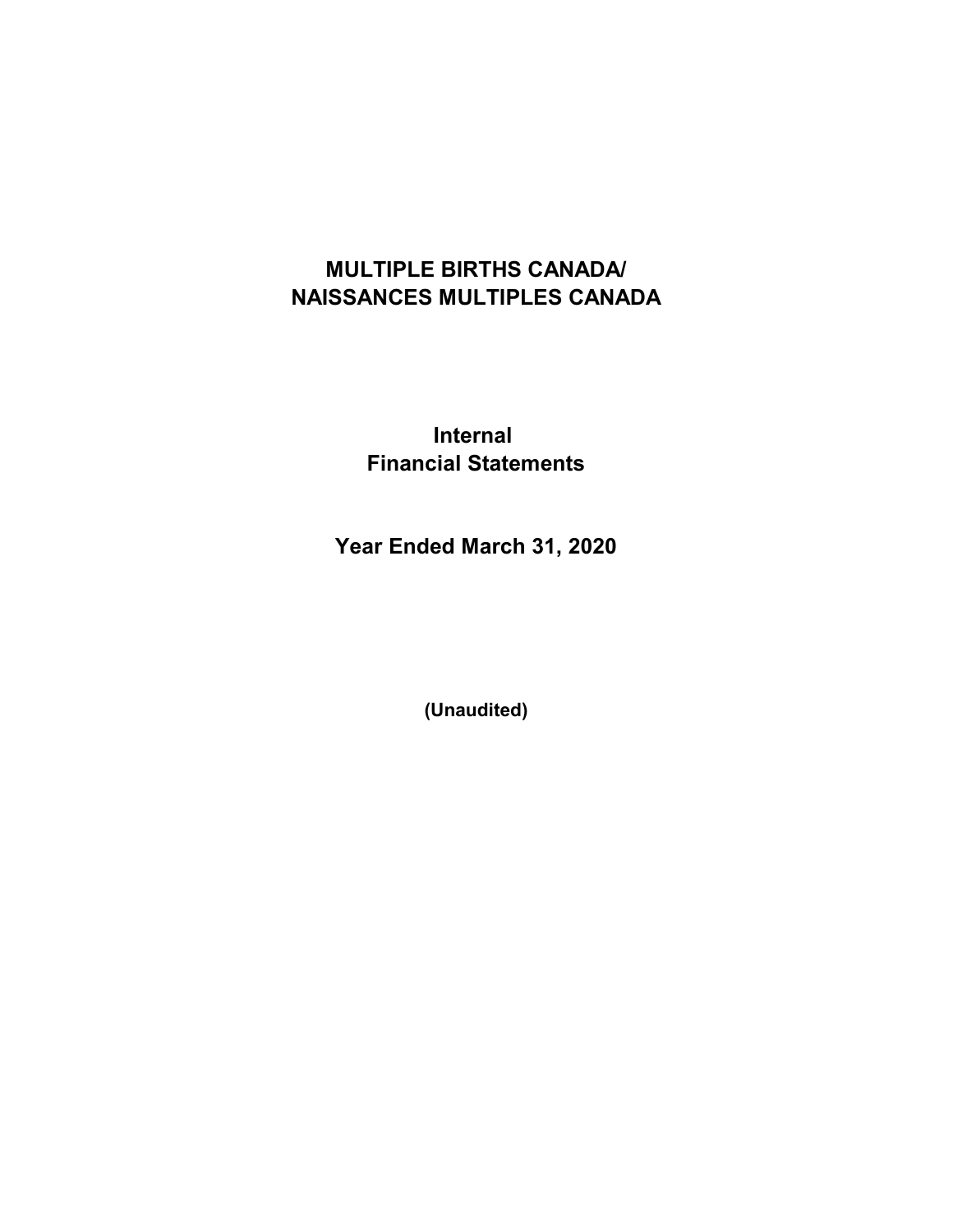### Multiple Births Canada/Naissances multiples Canada Statement of Revenues and Expenses and Surplus

# Year Ended March 31, 2020

|                                        | 2020          |    |               |    | 2019          |
|----------------------------------------|---------------|----|---------------|----|---------------|
|                                        | <b>Actual</b> |    | <b>Budget</b> |    | <b>Actual</b> |
|                                        |               |    |               |    |               |
| <b>REVENUES</b>                        |               |    |               |    |               |
| Memberships                            | \$<br>14,015  | \$ | 15,000        | \$ | 15,890        |
| Subscriptions                          |               |    |               |    |               |
| Conference Income                      |               |    |               |    | 13,830        |
| Sponsorships and Grants                |               |    | 2,500         |    |               |
| Donations/In-kind Donations            | 11,153        |    | 7,500         |    | 9,648         |
| Advertising                            | 389           |    | 250           |    | 135           |
| Fundraising - Non Donation             | 348           |    |               |    |               |
| <b>GST Rebate</b>                      |               |    | 525           |    |               |
| <b>Commission and Affiliate Income</b> | 179           |    | 150           |    | 168           |
| <b>Publications and Resources</b>      | 2             |    |               |    | 4             |
| Project                                |               |    |               |    | 10,000        |
|                                        | \$<br>26,086  | \$ | 25,925        | \$ | 49,675        |
|                                        |               |    |               |    |               |
| <b>EXPENSES</b>                        |               |    |               |    |               |
| <b>Board of directors</b>              |               |    |               |    |               |
| <b>Interim Meetings</b>                | \$<br>2,718   | \$ | 3,750         | \$ | 3,270         |
| <b>Conference Expense</b>              | 5,092         |    | 6,000         |    | 3,305         |
| <b>Expenses</b>                        |               |    |               |    |               |
| <b>Business office</b>                 |               |    |               |    |               |
| Honorarium - Office                    | 11,799        |    | 11,700        |    | 11,700        |
| <b>Office Manager Travel</b>           | 41            |    | 425           |    | 337           |
| Telephone and Internet                 | 49            |    | 75            |    | 116           |
| Postage/Mailbox Fees                   | 341           |    | 250           |    | 204           |
| <b>Supplies</b>                        | 172           |    |               |    | 117           |
| HST / GST Expense                      | 401           |    | 150           |    | 888           |
| <b>Charitable Status</b>               |               |    | 20            |    | 20            |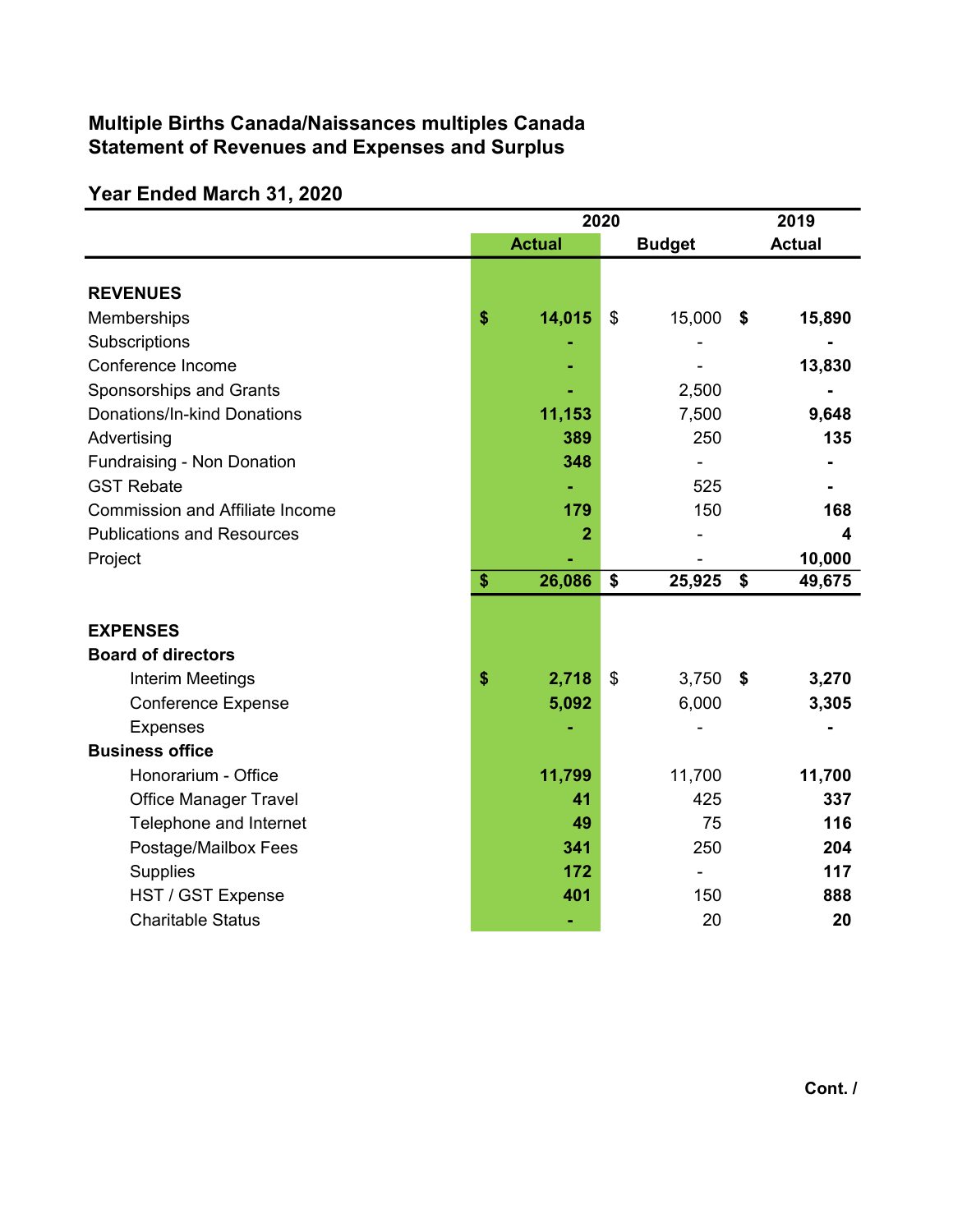#### Multiple Births Canada/Naissances multiples Canada Statement of Revenues and Expenses and Surplus

## 2019 Actual Budget Actual EXPENSES continued Advertising 500 Conference/Retreat 272 12,655 Grant - - - Electronic Communications **224** 250 **453** Information Technology & Software 189 189 150 Project Expense **3,391** 500 4,696 Publications - - - Insurance 1,085 1,250 1,256 Miscellaneous and the state of the state of the state of the state of the state of the state of the state of the state of the state of the state of the state of the state of the state of the state of the state of the state Dues and Memberships 143 Donations 1,027 - - Service Charges **156** 180 115 Depreciation and the state of the state of the state of the state of the state of the state of the state of the Website 2,804 450 70 29,901 25,925 39,345 EXCESS OF REVENUE OVER EXPENSES  $(3,814)$  \$ 10,330 (EXPENSES OVER REVENUE) SURPLUS, BEGINNING OF YEAR 15,268 SURPLUS, END OF YEAR  $\frac{1}{3}$  21,784  $\frac{1}{3}$  25,598 2020

#### Year Ended March 31, 2020